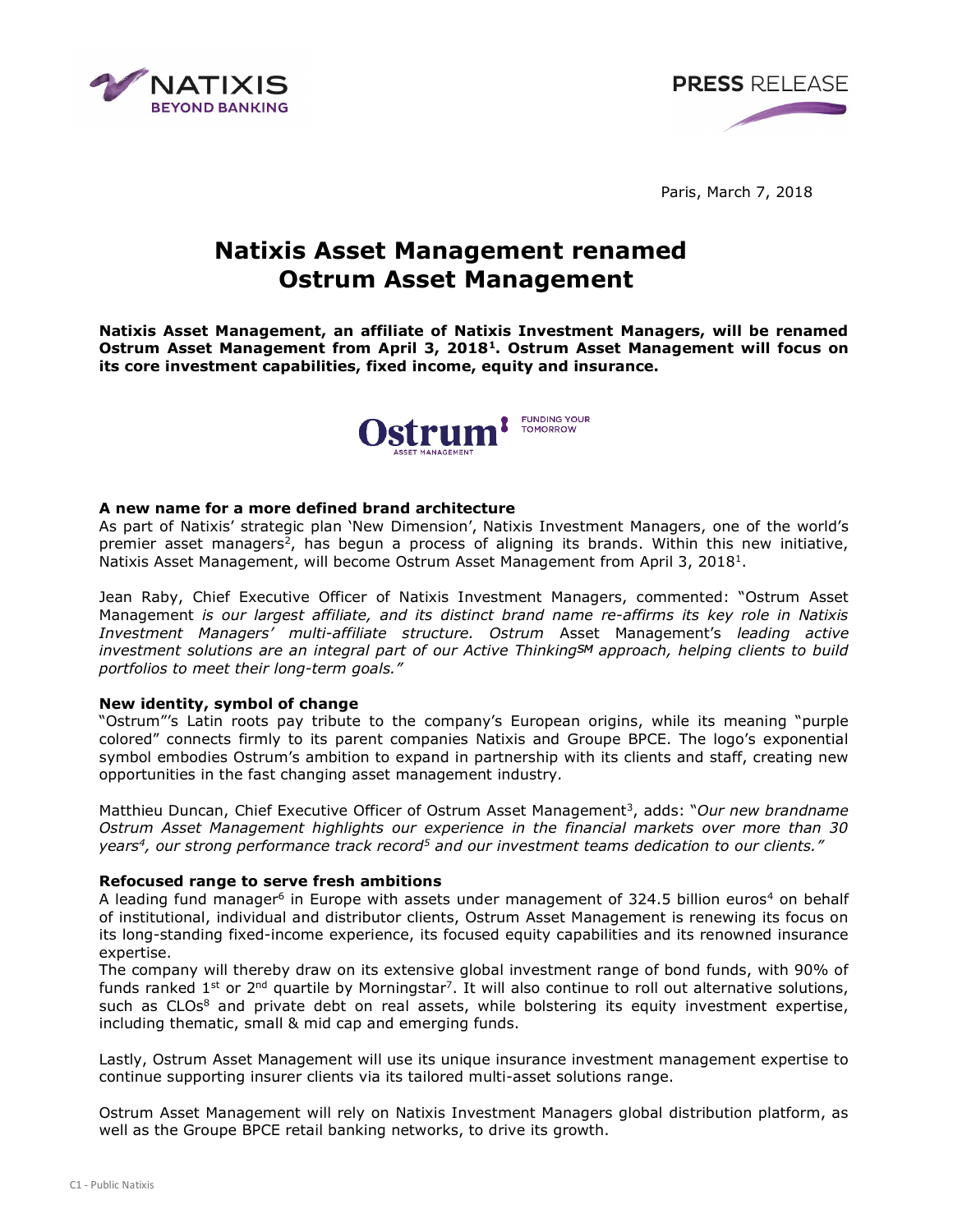

1. Natixis Asset Management U.S., LLC and Natixis Asset Management Asia Limited legal entities will be renamed Ostrum Asset Management U.S., LLC and Ostrum Asset Management Asia Limited by June 2018. All funds will be renamed by the end of 2018.

**PRESS RELEASE** 

- 2. Cerulli Quantitative Update: Global Markets 2017 ranked Natixis Investment Managers (previously Natixis Global Asset Management) as the 15th largest asset manager in the world based on assets under management as at December 31, 2016.
- 3. Matthieu Duncan will become Chief Executive Officer of Ostrum Asset Management from April 3, 2018.
- 4. Source Natixis Asset Management at 12/31/2017.
- 5. Source Natixis Asset Management open-end funds managed by Natixis Asset Management with more than 15 years' performance track record –12/31/2017.
- 6. IPE Top 400 Asset Managers 2017 ranked Natixis Asset Management as the 51st largest asset manager, as at 12/31/2016.
- 7. Morningstar at 12/31/2017 based on Natixis Asset Management's range of open-end funds.

#### Find out more about our new brand here: www.ostrum.com

#### Governance of Ostrum Asset Management

Matthieu Duncan, Chief Executive Officer Valérie Derambure, Deputy Chief Executive Officer, Head of Finance & operations Ibrahima Kobar, Deputy Chief Executive Officer, Chief Investment Officer Jean-Christophe Morandeau, Head of Legal, Compliance & Risks Lientu Lieu, Head of Business Strategy Sylvie Soulère-Guidat, Head of Human Resources

## About Ostrum Asset Management

Ostrum Asset Management has been committed to helping clients to provide for their future and to achieve other long-term goals, for more than 30 years. Our fund managers combine high-quality proprietary research with stringent risk analysis at each stage of the investment process to drive their decisions and deliver the highest quality outcome for clients.

Based in Europe, with a local presence in the United States<sup>1</sup> and Asia<sup>2</sup>, Ostrum Asset Management provides a full range of high-performance active fundamental fixed-income and equity expertise along with insurance investment management solutions, to address investors' needs worldwide.

Ostrum Asset Management ranks among the leading European asset managers<sup>3</sup> with  $\epsilon$ 324.5 billion in assets under management<sup>4</sup> for institutional clients, individual investors and distributors.

Ostrum Asset Management is an affiliate of Natixis Investment Managers.

Ostrum Asset Management, Funding your tomorrow.

1. US via Natixis Asset Management U.S., LLC, limited liability company, registered as an investment adviser with the SEC.

- 2. Asia via Natixis Asset Management Asia Limited Registered as a fund management company with the Monetary Authority of Singapore – Natixis Asset Management subsidiary.
- 3. IPE Top 400 Asset Managers 2017 ranked Natixis Asset Management as the 51st largest asset manager, as at 31/12/2016.

4. Source Natixis Asset Management – 12/31/2017

#### About Natixis Investment Managers

Natixis Investment Managers serves financial professionals with more insightful ways to construct portfolios. Powered by the expertise of more than 20 specialized investment managers globally, we apply Active Thinking<sup>SM</sup> to deliver proactive solutions that help clients pursue better outcomes in all markets. Natixis ranks among the world's largest asset management firms<sup>1</sup> (€830 billion/\$997 billion  $AUM<sup>2</sup>$ ).

Natixis Investment Managers includes all of the investment management and distribution entities affiliated with Natixis Distribution, L.P. and Natixis Investment Managers S.A.

 $1$  Cerulli Quantitative Update: Global Markets 2017 ranked Natixis Investment Managers (formerly Natixis Global Asset Management) as the 15<sup>th</sup> largest asset manager in the world based on assets under management as of December 31, 2016.

<sup>&</sup>lt;sup>2</sup> Net asset value as at December 31, 2017. Assets under management ("AUM"), as reported, may include notional assets, assets serviced, gross assets and other types of non-regulatory AUM.